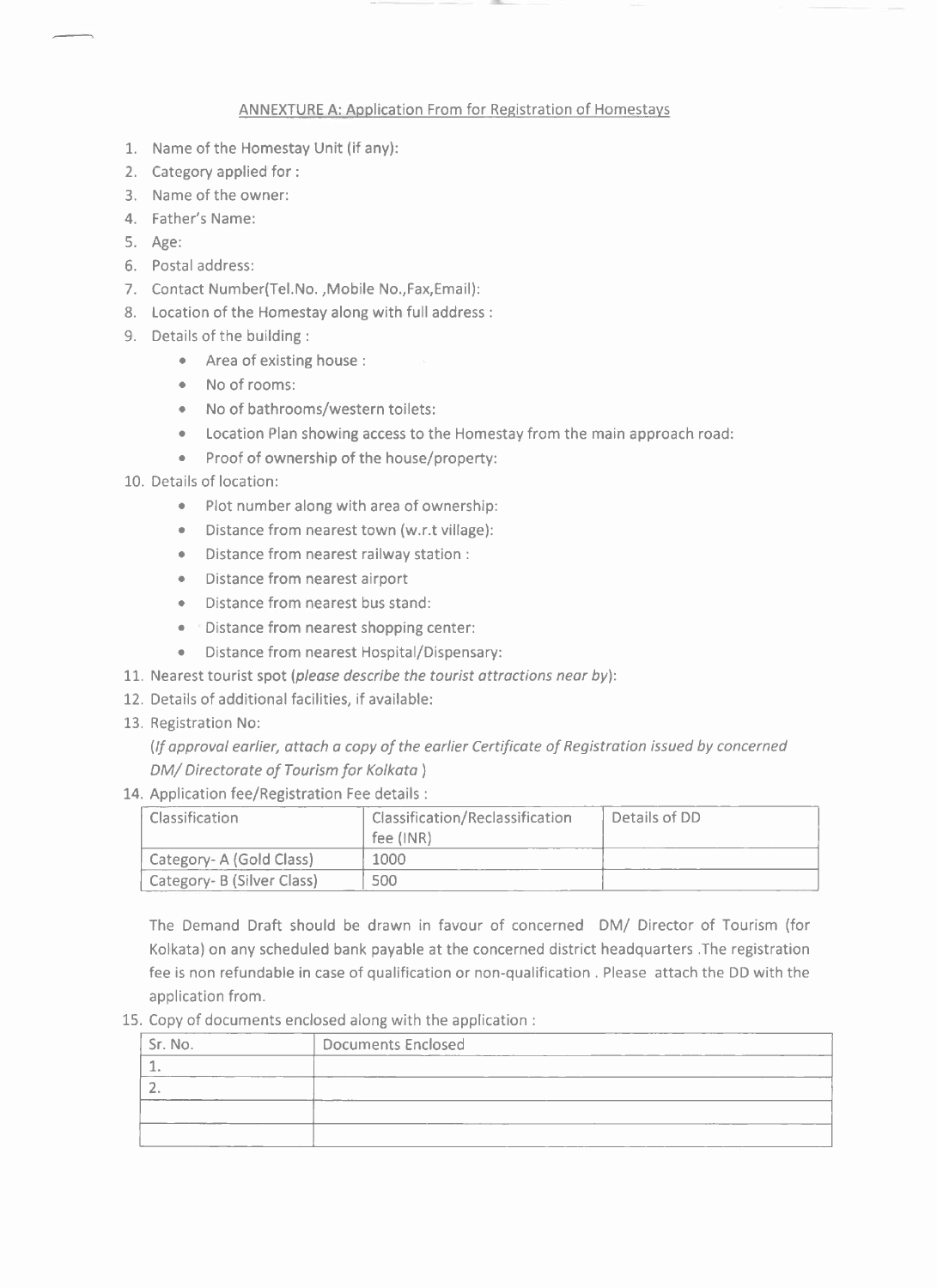#### 16. Undertaking:

I have read and understood all the terms and conditions mentioned in the Homestay Tourism Policy 2017 also with respect to the approval and registration of the Homestay units and hereby agree to abide by them. I further confirm that I shall abide by the same and such other conditions as may be laid down time to time by the Department of Tourism for the Homestay Certification. I am not involved in any sort of illegal activities and shall adopt responsible tourism practices for integrated environment management around the surrounding areas. The information and documents provided are correct and authentic to the best of my knowledge and belief.

| Signature: |  |  |
|------------|--|--|
| Place:     |  |  |
| Date:      |  |  |

Note:

- $\checkmark$  Submit the application from addressing the concerned DM/ Director of Tourism(for Kolkata), Government of West Bengal along with the Demand Draft and documents in duplicate as under:
	- Proof of ownership of the house or property
	- Location plan showing access to the building from the major roads(need not to be to scale)
	- If approval earlier, a copy of the earlier Certificate of Registration issued by the concerned DM/Director of Tourism(for Kolkata)
- $\checkmark$  After inspection of the House by the private agency or prescribe authority as appointed by the Directorate of Tourism / District Magistrate, Directorate of Tourism/District Magistrate will register the Homestay as per the classification norm and if applied the owner has to submit the deference of fee per the classification criteria.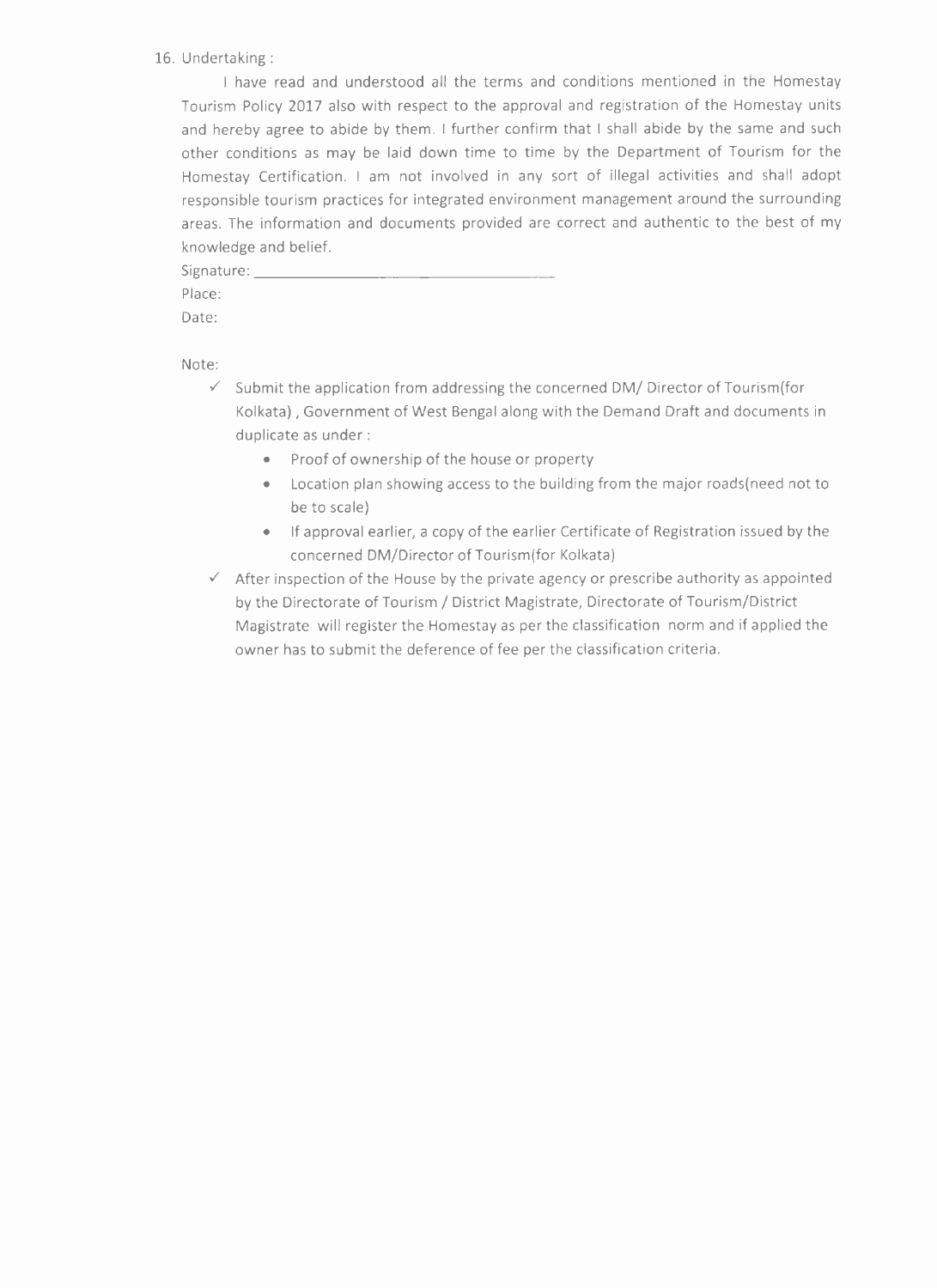### THE KOLKATA GAZETTE, EXTRAORDINARY, OCTOBER 30, 2017

 $\mathfrak{g}$ 

-

| Sr.<br>No.     | Components              | Maximum<br>Marks | Marking Criteria                                                                                                                                                                                                                                                                                   | <b>Total Marks</b><br>Allotted |
|----------------|-------------------------|------------------|----------------------------------------------------------------------------------------------------------------------------------------------------------------------------------------------------------------------------------------------------------------------------------------------------|--------------------------------|
| I              | Location                | 10               | Places of tourist destinations = $5$ marks<br>• Located at scenic place = 5 marks                                                                                                                                                                                                                  |                                |
| $\overline{a}$ | Exterior                | 10<br>œ          | $\bullet$ Exterior environment = 4 marks<br>Approach = 1 mark<br>Landscape $= 2$ marks<br>۰<br>Exterior lighting = 2 marks<br>Parking = 1 mark<br>۰                                                                                                                                                |                                |
| 3              | Type of Building        | 8                | · Heritage building, Farm houses,<br>Estate bungalow = $8$ marks<br>• New construction in traditional<br>architecture = 6 marks<br>$\bullet$ Normal structure = 4 marks<br>· Old tiled houses without much heritage<br>value = $4$ marks                                                           |                                |
| $\frac{1}{2}$  | Guest Rooms             | 12               | $\bullet$ Furniture = 6 marks<br>$\bullet$ Furnishing = 2 marks<br>• Comfortable with good quality linen &<br>$bedding = 2 marks$<br>$\bullet$ Comfortable bed = 1 marks<br>$\bullet$ Decor = 2 marks<br>Room facilities and amenities - 2 marks<br>(such as proper ventilation and lightings etc) |                                |
| $\overline{S}$ | Bathroom                | 10               | $\bullet$ Facilities = 2 marks<br>$\bullet$ Good Fittings = 3 marks<br>Clean Linen = 2 marks<br>Toiletries = 3 marks                                                                                                                                                                               |                                |
| $\overline{0}$ | Public Areas            | 04<br>×          | $\bullet$ Furniture = 2 marks<br>Decor = $2$ marks<br>$\bullet$                                                                                                                                                                                                                                    |                                |
| 7              | Food                    | 07               | $\bullet$ Traditional cuisine $\approx$ 3 marks<br>Multiple choice of cuisine $= 2$ marks<br>Fresh and good food quality = 2 marks<br>۰                                                                                                                                                            |                                |
| 8              | Kitchen                 | 07               | $\bullet$ Cleanliness $\approx$ 3 marks<br>State of repair = $2$ marks<br>• Proper storage of food = $2$ marks<br>(pest free and Clean)                                                                                                                                                            |                                |
| 9              | Cleanliness and Hygiene | 15               | · Overall Impression                                                                                                                                                                                                                                                                               |                                |
| 10             | Safety & Security       | 07               | Public area and room security $=$ 5 marks<br>۰<br>Signage = 2 marks                                                                                                                                                                                                                                |                                |
| $\mathbf{H}$   | Communications          | 02               | Phone Service= 1 mark<br>۰                                                                                                                                                                                                                                                                         |                                |
|                |                         |                  | • Internet access • I mark                                                                                                                                                                                                                                                                         |                                |

#### **ANNEXURE B: Quality of Tourism Amenities**

 $\ensuremath{\mathsf{Part}}\,1]$  $\frac{1}{1-\frac{1}{2}}\left( \frac{1}{\sqrt{2}}\right) ^{2}+\frac{1}{2}\left( \frac{1}{2}\right) ^{2}+\frac{1}{2}\left( \frac{1}{2}\right) ^{2}+\frac{1}{2}\left( \frac{1}{2}\right) ^{2}+\frac{1}{2}\left( \frac{1}{2}\right) ^{2}+\frac{1}{2}\left( \frac{1}{2}\right) ^{2}+\frac{1}{2}\left( \frac{1}{2}\right) ^{2}+\frac{1}{2}\left( \frac{1}{2}\right) ^{2}+\frac{1}{2}\left( \frac{1}{2}\right) ^{2}+\frac{1}{2}\left( \frac$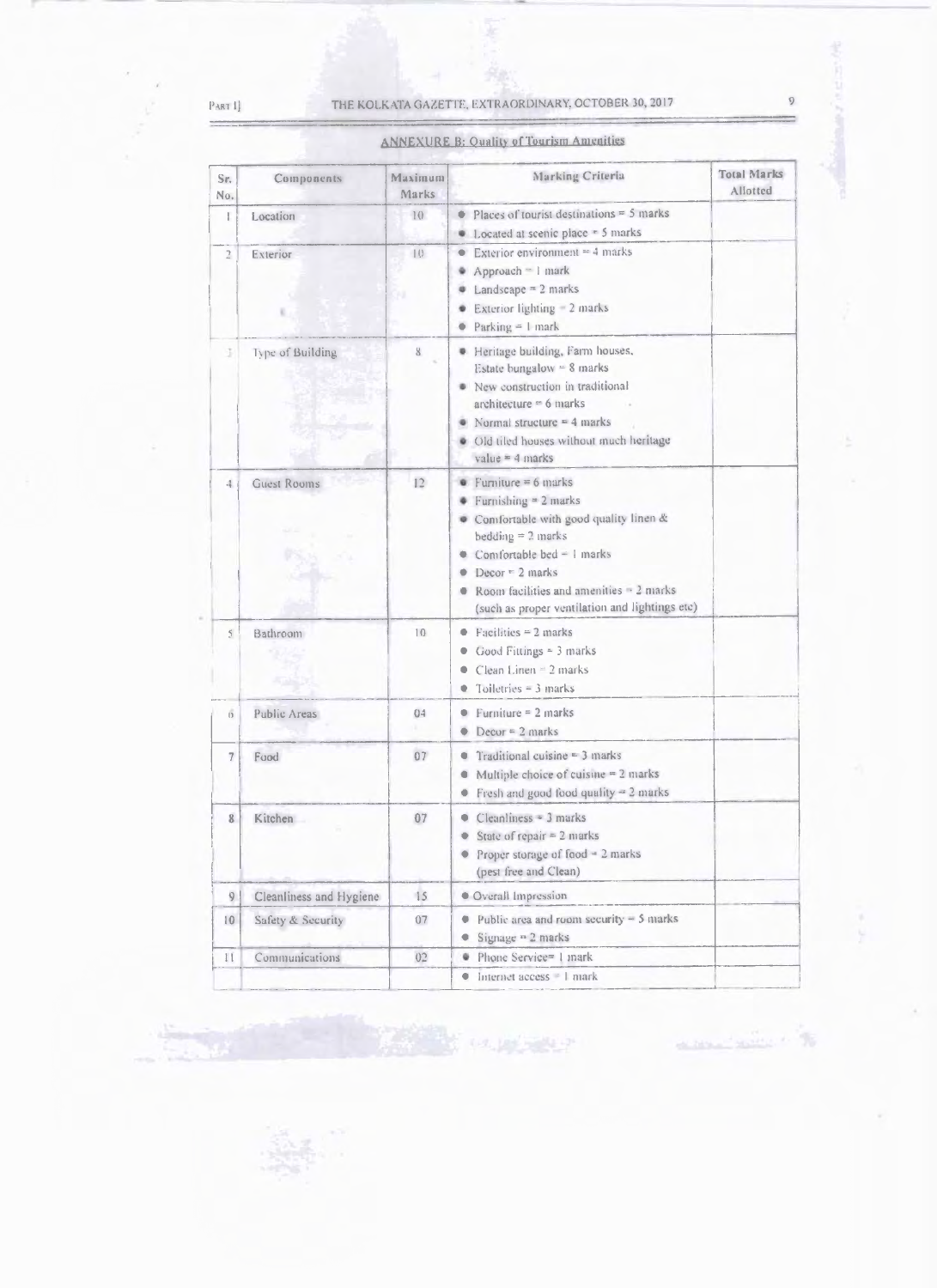#### THE KOLKATA GAZETTE, EXTRAORDINARY, OCTOBER 30, 2017

224444

da - 1.99%

|  |  | [PART |  |
|--|--|-------|--|
|  |  |       |  |

**Barry Barnett Street Barnett** 

| Sr.<br>No. | Components             | Maximum<br>Marks | Marking Criteria                                   | Total Marks<br>Allotted |
|------------|------------------------|------------------|----------------------------------------------------|-------------------------|
| 12         | Eco-friendly practices | 08               | • Proper Waste management $= 2$ marks              |                         |
|            |                        |                  | • Proper recycling practices $= 2$ marks           |                         |
|            |                        |                  | $\bullet$ No plastic $\approx$ 1 mark              |                         |
|            |                        |                  | $\bullet$ Water conservation / harvesting = 1 mark |                         |
|            |                        |                  | · Pollution control air/water/sound/light=1 mark   |                         |
|            |                        |                  | • Alternative energy usage $= 1$ mark              |                         |

Note:

Class A (Gold Class) : 75 and above Class B (Silver Class): 50 - 74 Not qualified - Less than 50

 $10\,$  $\equiv$ 

 $\bar{\mathcal{A}}$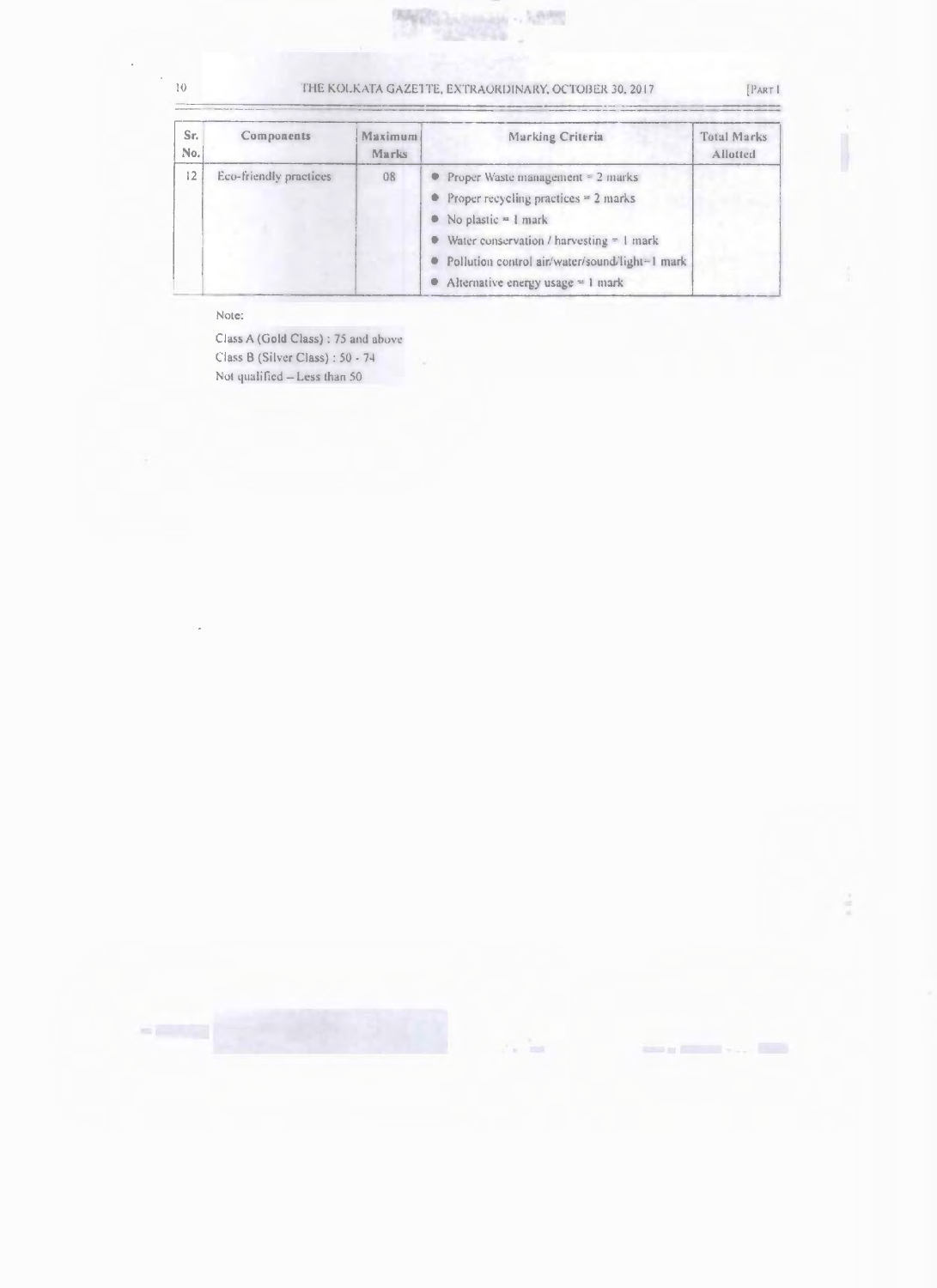| S <sub>l</sub> | Category           | <b>Details</b>                                                                                                                                                                                                                         |
|----------------|--------------------|----------------------------------------------------------------------------------------------------------------------------------------------------------------------------------------------------------------------------------------|
| No.            |                    |                                                                                                                                                                                                                                        |
| $\mathbf{1}$   | General            | Owner of the establishment should physically reside in the same unit<br>$\bullet$<br>proposed to operate as homestay<br>Clean and hygienic environment<br>۰<br>Bedrooms, bathrooms, public areas and kitchen serviced daily while<br>۰ |
|                |                    | there are tourists                                                                                                                                                                                                                     |
|                |                    | All floor surface clean and in good repair<br>۰                                                                                                                                                                                        |
|                |                    | Safety & security<br>٠                                                                                                                                                                                                                 |
| 2.             | <b>Guest Rooms</b> | Minimum one lettable room and maximum 6 lettable rooms(12 beds)<br>٠<br>preferably with attached western styled toilet. All rooms to have good<br>ventilation.                                                                         |
|                |                    | Minimum Size of bedrooms excluding bathrooms should be preferably<br>۰<br>120 sq. ft.                                                                                                                                                  |
|                |                    | A clean change of bed and bath linen daily and between check in.<br>۰                                                                                                                                                                  |
|                |                    | Minimum bed width for single is 3 ft & double 5 ft.<br>۰                                                                                                                                                                               |
|                |                    | Mattress should be preferably of 4inches thick-coir, cotton, foam or<br>۰<br>spring                                                                                                                                                    |
|                |                    | Minimum bedding-2 sheet, pillow, blanket, mattress, bed cover<br>۰                                                                                                                                                                     |
|                |                    | <b>Sufficient lighting</b><br>۰                                                                                                                                                                                                        |
|                |                    | Earthed power socked should be preferably of 5 amp<br>۰                                                                                                                                                                                |
|                |                    | Chair - preferably one per bedding<br>۰                                                                                                                                                                                                |
|                |                    | Wardrobe with minimum 4 clothe hangers per bedding<br>۰                                                                                                                                                                                |
|                |                    | Shelves or drawer space<br>۰                                                                                                                                                                                                           |
|                |                    | Waste paper basket<br>۰                                                                                                                                                                                                                |
|                |                    | Proper drinking water<br>۰                                                                                                                                                                                                             |
|                |                    | A mirror at least of half length(3 fit)<br>$\bullet$                                                                                                                                                                                   |
| 3.             | Bathrooms          | Minimum size of bathrooms 30 sq. ft.<br>$\bullet$                                                                                                                                                                                      |
|                |                    | Each western toilet to have a seat and lid, toilet paper<br>۰                                                                                                                                                                          |
|                |                    | One bath-towel and one hand towel to be provided per guest<br>۰                                                                                                                                                                        |
|                |                    | Guest toiletries on request. Minimum one new soap per guest<br>۰                                                                                                                                                                       |
|                |                    | A clothe-hook in his bath/ shower rooms<br>۰                                                                                                                                                                                           |
|                |                    | A sanitary bin<br>۰                                                                                                                                                                                                                    |
|                |                    | Floors and walls to have non-porous surface<br>۰                                                                                                                                                                                       |
|                |                    | Hot & cold running water available for 24 hrs<br>۰                                                                                                                                                                                     |
|                |                    | Water saving taps/shower<br>۰                                                                                                                                                                                                          |
| 4.             | Public areas       | Telephone facility should be preferable<br>۰                                                                                                                                                                                           |
|                |                    | Dining room with necessary furniture<br>۰                                                                                                                                                                                              |
|                |                    | Non-Plastic crockery & glassware<br>۰                                                                                                                                                                                                  |
| 5.             | Kitchen            | Refrigerator/ Oven preferable depending upon region<br>۰                                                                                                                                                                               |
|                |                    | Daily germicidal cleaning of floors<br>۰                                                                                                                                                                                               |
|                |                    | Clean utensils<br>۰                                                                                                                                                                                                                    |
|                |                    | All food grade equipment, containers<br>۰                                                                                                                                                                                              |
|                |                    | Ventilation system<br>۰                                                                                                                                                                                                                |
|                |                    | Purified drinking water<br>۰                                                                                                                                                                                                           |
|                |                    | Garbage to be segregated - wait & dry and disposed/treated<br>۰                                                                                                                                                                        |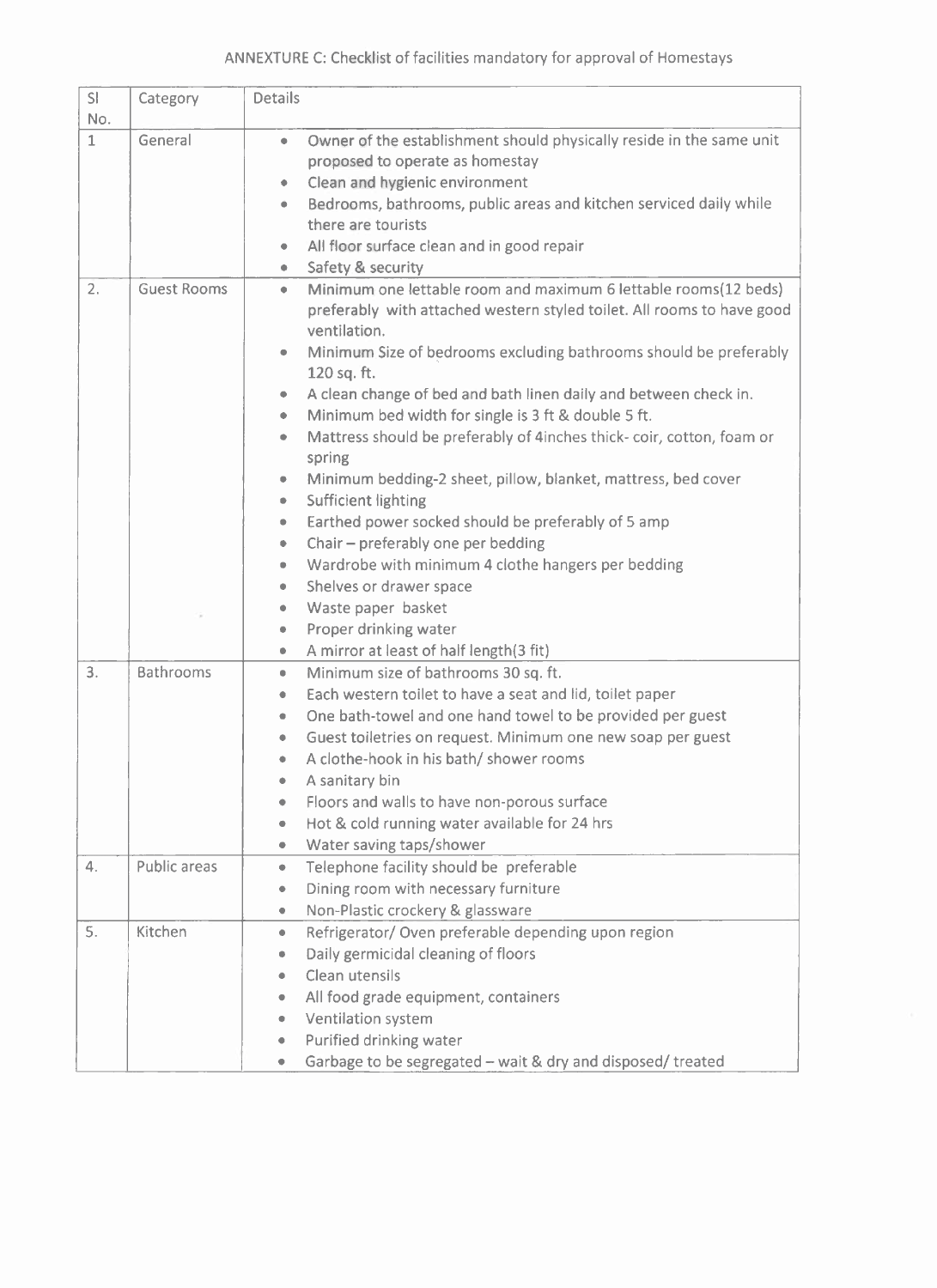# *ANNEXTURE - D Police Clearance Certificate*

This to certify that Mr./Ms./Mrs. \_ son/daughter/wife residing at since

and applying for registration of Homestay Establishment under the West Bengal Homestay Tourism Policy 2017 and amended vide Notification No. 2465-TW/TM-12/25/2019-SECTION (TM) dated 26.12.2019 bears <sup>a</sup> good reputation and there is no adverse remarks and entries made against him/her or any other members of the family residing in the same premises at this Police Station.

> Signature of Police Inspector of Concerned Police Station

Date:

Place: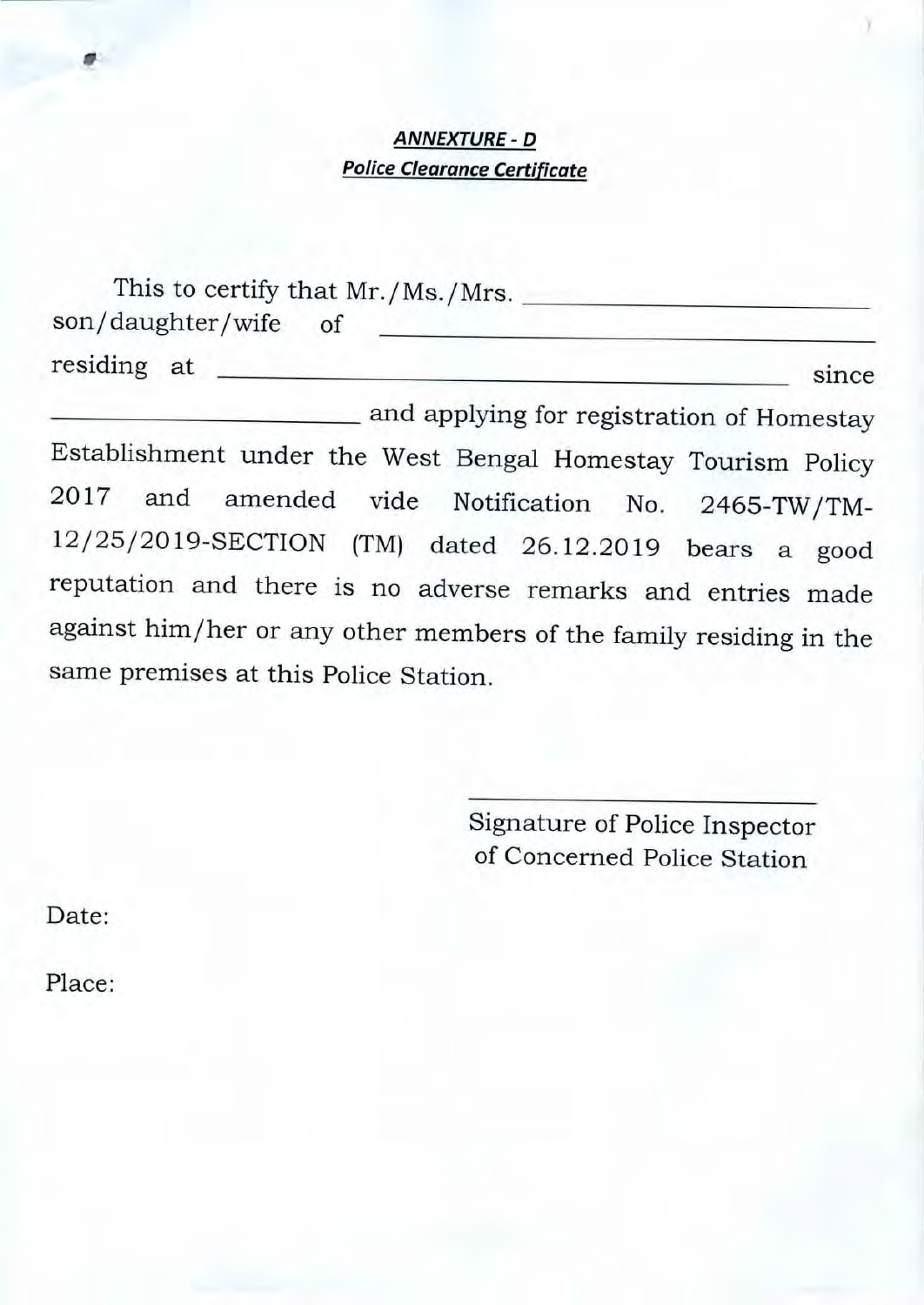# *ANNEXURE-E Certificate of Registration*

It is certified that the house (located at) \_

owned by Mr./Ms./Mrs. is registered for Gold/Silver category under West Bengal Homestay Tourism Policy 2017 and amended vide Notification No. 2465-TW/TM-12/25/2019-SECTION (TM) dated 26. 12.2019.

ed 26. 12.2019.<br>This certificate is issued on\_\_\_\_\_\_\_\_\_\_\_ and shall remain valid till \_\_\_\_\_\_\_ or until further order, whichever is earlier.

District Magistrate

Date:

Place: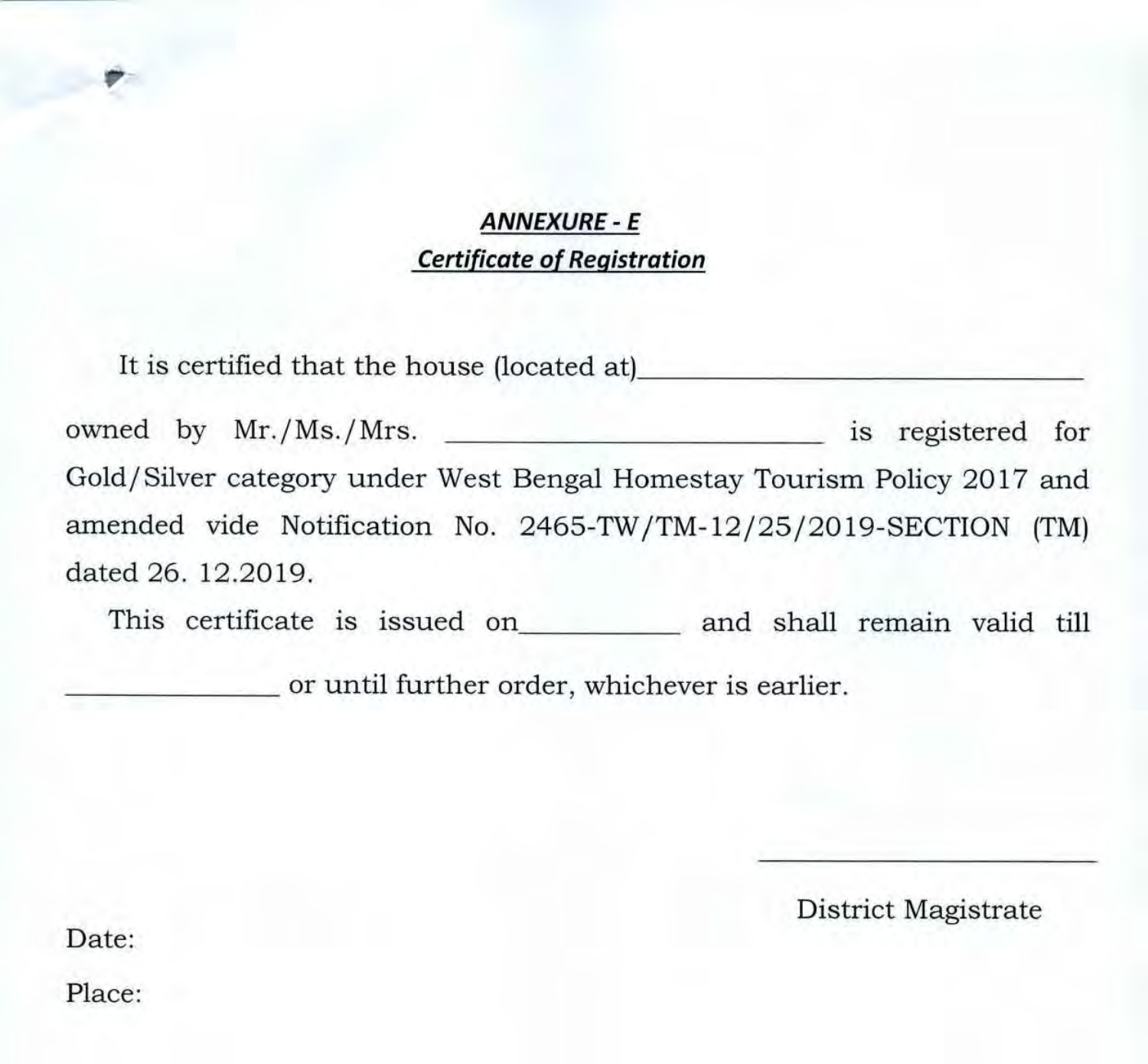# *ANNEXTURE- F Application for Renewal of Registration of Homestays*

To The District Magistrate,

Sir,

<sup>I</sup> hereby apply for renewal of certificate of Registration of the Homestay under West Bengal Homestay Tourism Policy 2017 and amended vide Notification No. 2465-TW/TM-12/25/2019-SECTION (TM) dated

26. 12.2019. Following are the details for the registration:

- $\checkmark$  Name of the Establishment with complete address
- $\checkmark$  Date of registration with date of validity (attach copy of certificate of registration)

As the period of validity of registration is expiring on \_\_\_\_\_\_\_\_\_\_\_\_\_, so I request you for the extension of registration for another 3 years on the terms and conditions as laid down under the West Bengal Homestay Tourism Policy 2017 and amended vide Notification No. 2465-TW/TM-12/25/2019-SECTION (TM) dated 26. 12.2019. <sup>I</sup> further attach Demand Draft No. ------------- payable to WBTDCL as renewal fee.

Yours faithfully,

Signature of Owner of the Homestay Unit

Date:

Place: